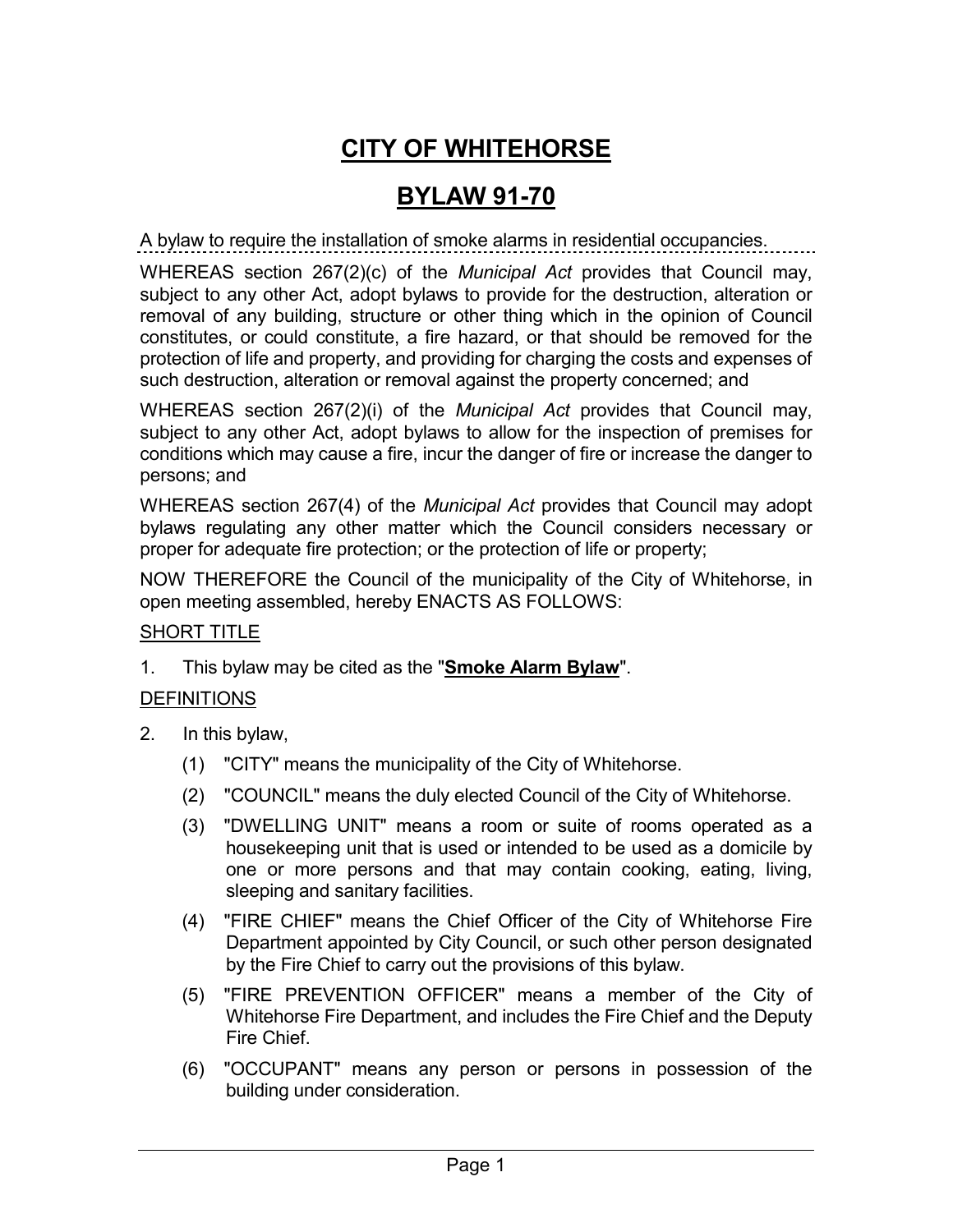- (7) "ORDER" means a violation warning ticket, a notice of violation, or a written order made by a Fire Prevention Officer under the provisions of this bylaw.
- (8) "OWNER" means any person, firm or corporation having control over any portion of the building under consideration.
- (9) "PERSON" includes any firm, partnership, corporation or agent.
- (10) "RESIDENTIAL OCCUPANCY" means the occupancy or use of a building or part thereof by persons for whom sleeping accommodation is provided but who are not harboured or detained to receive medical care or treatment or are not involuntarily detained, including but not limited to apartments, boarding houses, clubs, residential colleges, residential convents, dormitories, hotels, motels, houses and institutional occupancies such as homes for the aged, convalescent homes, group homes and receiving homes, and child care facilities where sleeping accommodations are provided.
- (11) "SMOKE ALARM" means a battery or electrically powered combined smoke detector and audible alarm device that:
	- (a) is designed to sound an alarm upon detection of products of combustion; and
	- (b) is equipped with an indicator which provides a readily visible or audible indication that the device is in operating condition; and
	- (c) has been approved by the Underwriter's Laboratories of Canada and, where electrically powered, also by the Canadian Standards Association.

#### ADMINISTRATION OF BYLAW

3. The provisions of this bylaw shall be administered by the Fire Chief.

#### REQUIREMENT FOR SMOKE ALARMS

4. Every owner of a residential occupancy shall install or cause to be installed one (1) or more smoke alarms in each dwelling unit and in each sleeping room not in a dwelling unit.

#### INSTALLATION OF SMOKE ALARMS

- 5. Every smoke alarm shall be installed on or near the ceiling in accordance with the manufacturer's installation instructions, and shall be located on each floor level of the dwelling unit as follows:
	- (1) near the stairs connecting floor levels;
	- (2) on floor levels containing sleeping areas, between each sleeping area and the remainder of the dwelling; or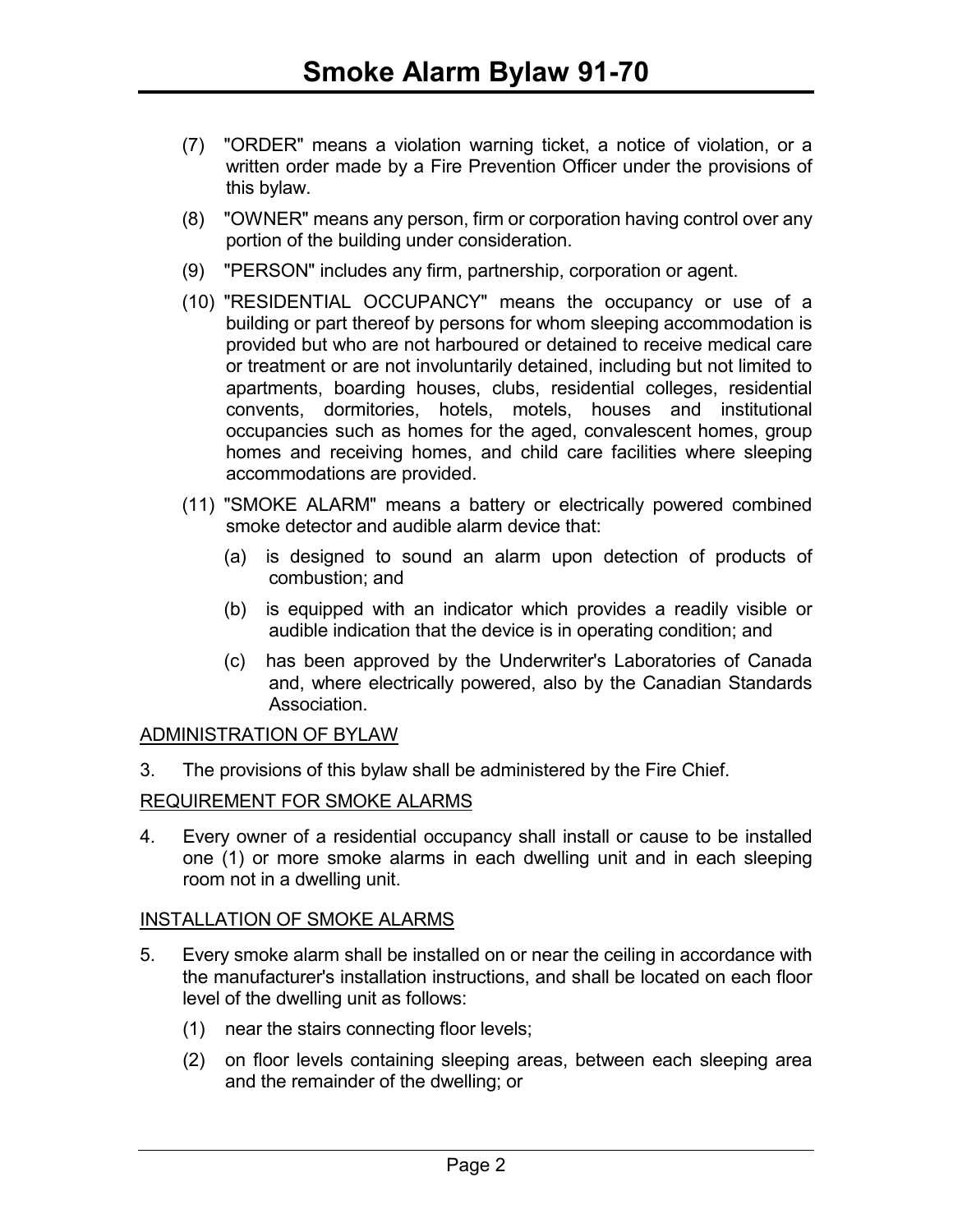- (3) in the hallway, where the sleeping area is served by a hallway belonging to the dwelling unit.
- 6. Smoke alarms shall be audible within the sleeping areas when intervening doors are closed.
- 7. Smoke alarms installed by permanent connections to an electrical circuit shall have **NO** disconnect switch between the over-current circuit device and the smoke alarm.
- 8. Where more than one (1) smoke alarm is required in a dwelling unit and electrically operated smoke alarms are installed, the smoke alarms shall be wired so that the activation of one (1) alarm will cause all alarms within the dwelling unit to sound.

#### MAINTENANCE OF SMOKE ALARMS

9. Every owner or occupant of a building or portion of a building containing two (2) or more dwelling units shall maintain smoke alarms in operating condition at all times during occupancy in accordance with Schedule "A" to this bylaw.

#### ENFORCEMENT

- 10. For the purpose of enforcing this bylaw, a Fire Prevention Officer may upon receiving a complaint, inspect any residential occupancy or dwelling unit, and for such purpose may at all reasonable hours, and upon producing proper identification, enter into and upon the building or premises containing the dwelling units for the purpose of examination to ascertain whether provisions of this bylaw have been obeyed, and to enforce or carry into effect the bylaw.
- 11. A Fire Prevention Officer may order any person who contravenes this bylaw to take such measures as are specified in the order to forthwith remedy the noncompliance with this bylaw.
- 12. Every person who fails to comply with an order issued pursuant to section 11 commits an offence.

#### RIGHT OF ASSISTANCE

- 13. (1) The owner, occupant or lessee of a building or property or part thereof shall upon request give a Fire Prevention Officer carrying out an inspection pursuant to this bylaw such assistance as may be reasonably required in carrying out the inspection.
	- (2) Every person commits an offence who:
		- (a) fails to provide information or assistance as provided by subsection 13(1); or
		- (b) knowingly states anything false in information delivered or furnished to any Fire Prevention Officer; or
		- (c) obstructs or interferes with an inspection under this bylaw.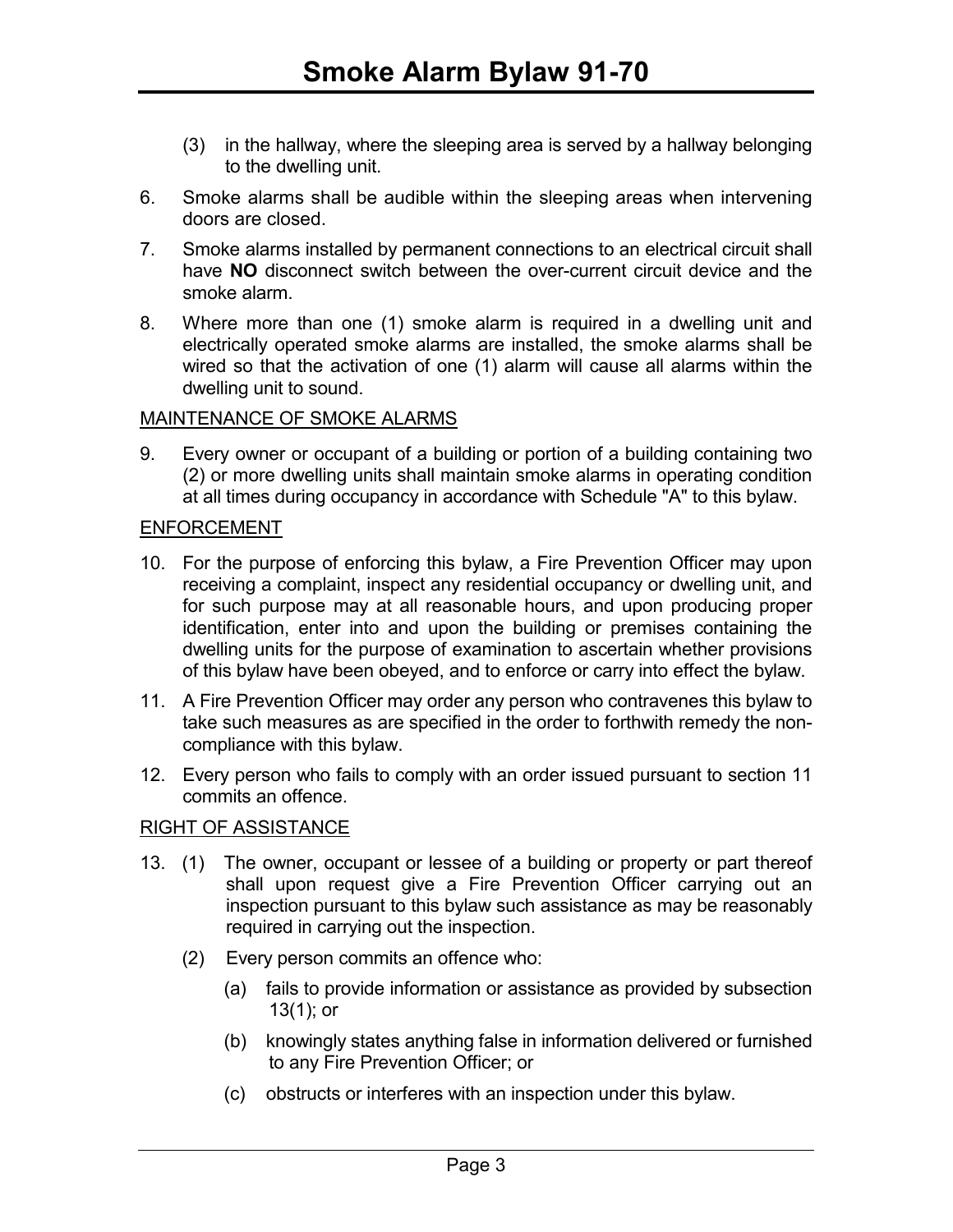#### INFORMATION IN AN ORDER

- 14. An Order issued pursuant to this bylaw shall contain the following information:
	- (1) the name and address of the person upon whom the Order is served;
	- (2) the day on which the offence is alleged to have been committed;
	- (3) the address of the premises under consideration;
	- (4) reasonable particulars of this bylaw with respect to which the noncompliance is alleged; and
	- (5) a requirement that the person served shall remedy the non-compliance forthwith.

#### SUMMARY CONVICTION

- 15. Every person who fails to comply with the provisions of this bylaw commits an offence and is liable on summary conviction to a fine of not more than Five Hundred Dollars (\$500.00), or in default thereof, to imprisonment for a term not exceeding six (6) months, or both.
- 16. Notwithstanding section 15, where the owner of a building or portion of a building containing two (2) or more dwelling unit fails to comply with an order issued pursuant to this bylaw within the specified time, Council may undertake to complete or have completed any work necessary as specified in the order.

#### COMING INTO FORCE

17. This bylaw shall come into full force and effect on and from the final passing thereof.

**READ** a first time this 4th day of November, 1991. **AMENDED** by resolution of Council this 12th day of November, 1991. **READ** a second time this 12th day of November, 1991. **READ** a third time and finally **PASSED** this 12th day of November, 1991.

*ORIGINAL BYLAW SIGNED BY:* 

|  | Mayor: "D. Branigan |
|--|---------------------|
|  |                     |

City Clerk: "*N. L. Huston*"